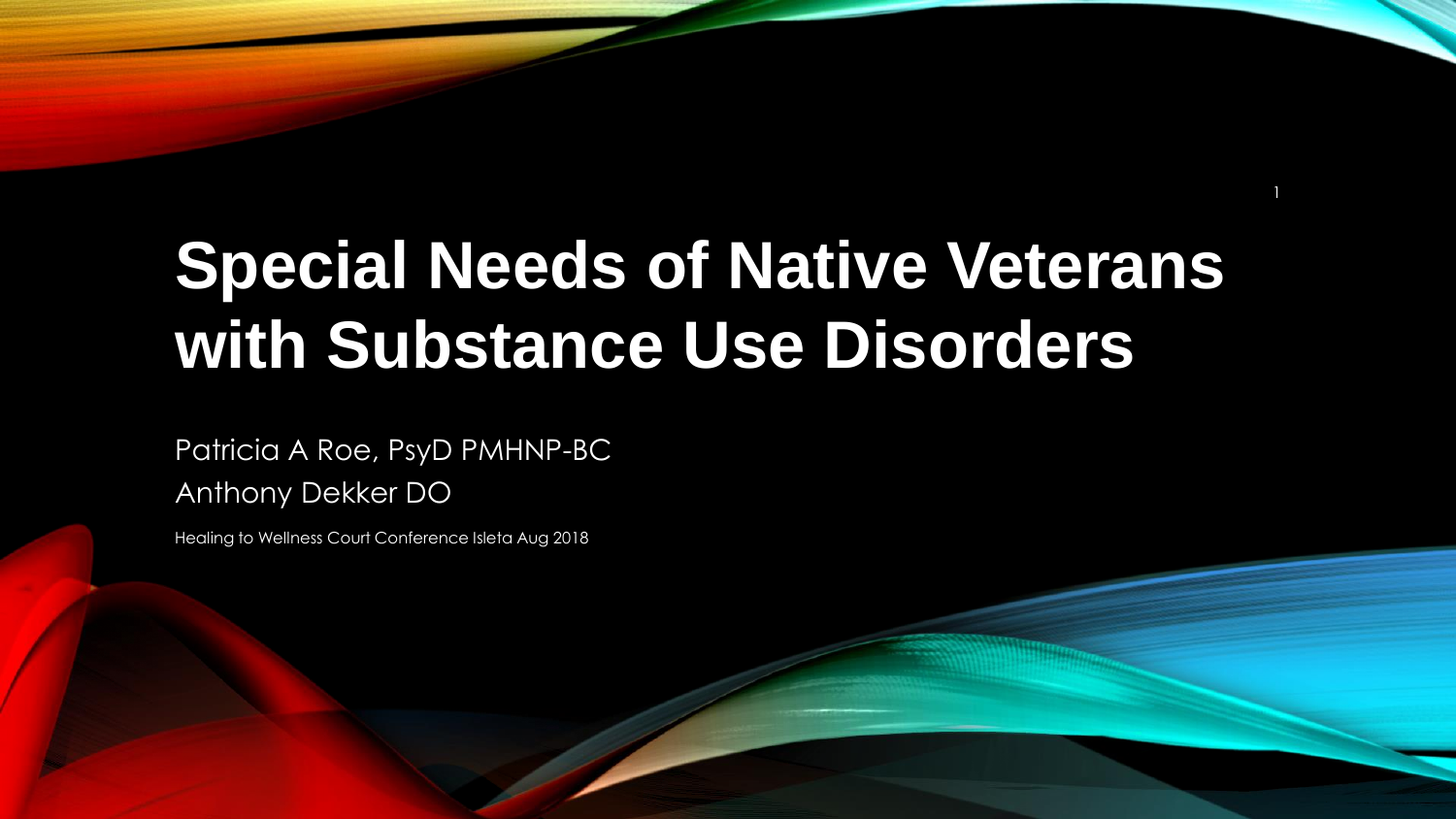## DISCLOSURE

- Patricia A Roe has lectured in several settings on the topics of behavioral health and was on staff at the Phoenix Indian Medical Center from 1999 to 2011. She was at the Phoenix VA for one year. She was on staff at Walter Reed Army Medical Center and the Fort Belvoir Community Hospital (DoD) for four years. She has no conflicts to report.
- Anthony Dekker DO has presented numerous programs on Chronic Pain Management and Addiction Medicine. The opinions of Dr Dekker are not necessarily the opinions of the Veteran's Administration, the DoD, the US Army, the Indian Health Service or the USPHS. Dr Dekker has no conflicts to report.
- Drs Roe and Dekker do not represent any federal agency.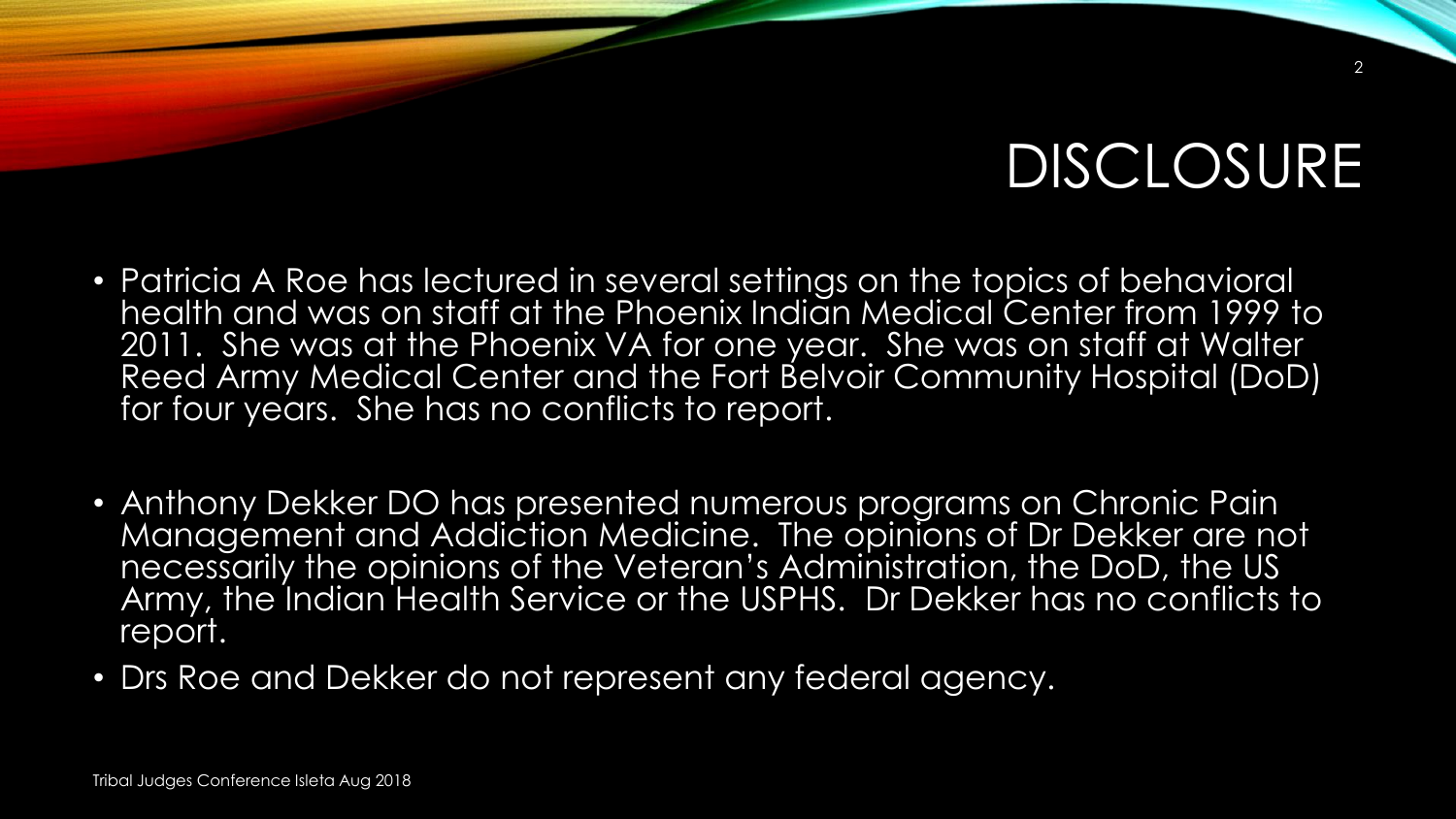## **OBJECTIVES**

1.To be aware of the complex of chronic pain, traumatic brain injury and substance use in veterans 2.To understand the signs and symptoms of opioid use disorder 3.To appreciate the use of medication assisted therapy in opioid use in veterans.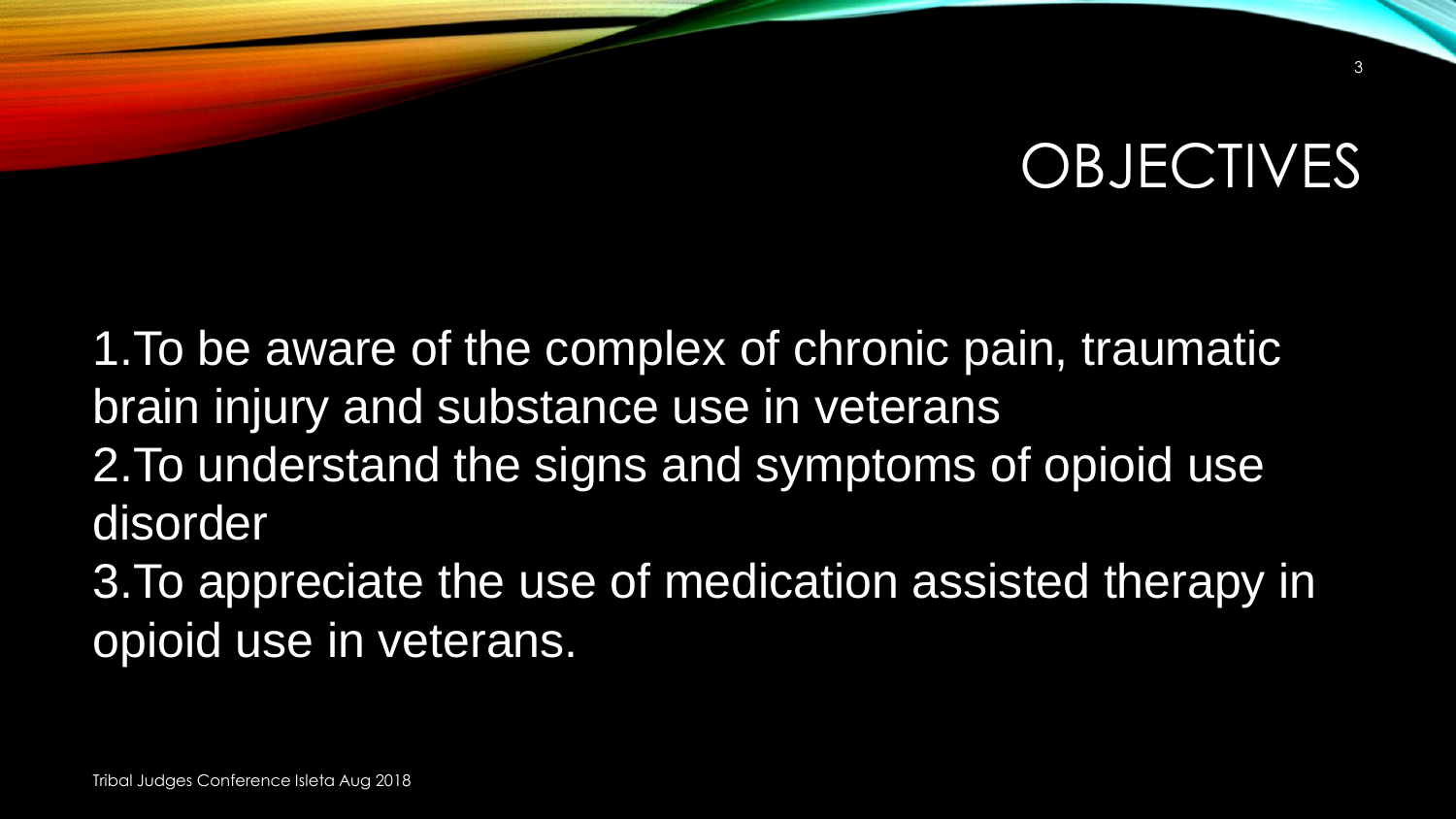### EVALUATION AND TREATMENT OF SUBSTANCE USE DISORDERS (SUD) IN ACTIVE DUTY MILITARY (CO-OCCURING DISORDERS)

4

### **PREVALENCE**

- Estimates indicate about 23.4 million veterans and 2.2 million service members including the National Guard and Reserves. 1.2 million have been deployed to Iraq and Afghanistan.
- About 20% of Iraq and Afghanistan veterans have mood symptoms (MDD, PTSD, Anxiety)
- Rates of Co-Occurring Disorders in these recent veterans have not been established fully but 75% of Vietnam veterans with lifetime PTSD had Co-Occurring SUDs
- Veterans with mood disorders have a higher prevalence of SUDs, other psychiatric symptoms, traumatic experiences, legal problems and worse general health. Patients with PTSD have been shown to be up to 14 times more likely to have SUD than those without PTSD (Ford et al 2007)
- Little information exists on the use of illicit drugs among active duty personnel (crime, separation). Iatrogenic opioid prescription drug abuse in a survey among active duty personnel indicates an 11% prevalence of misuse.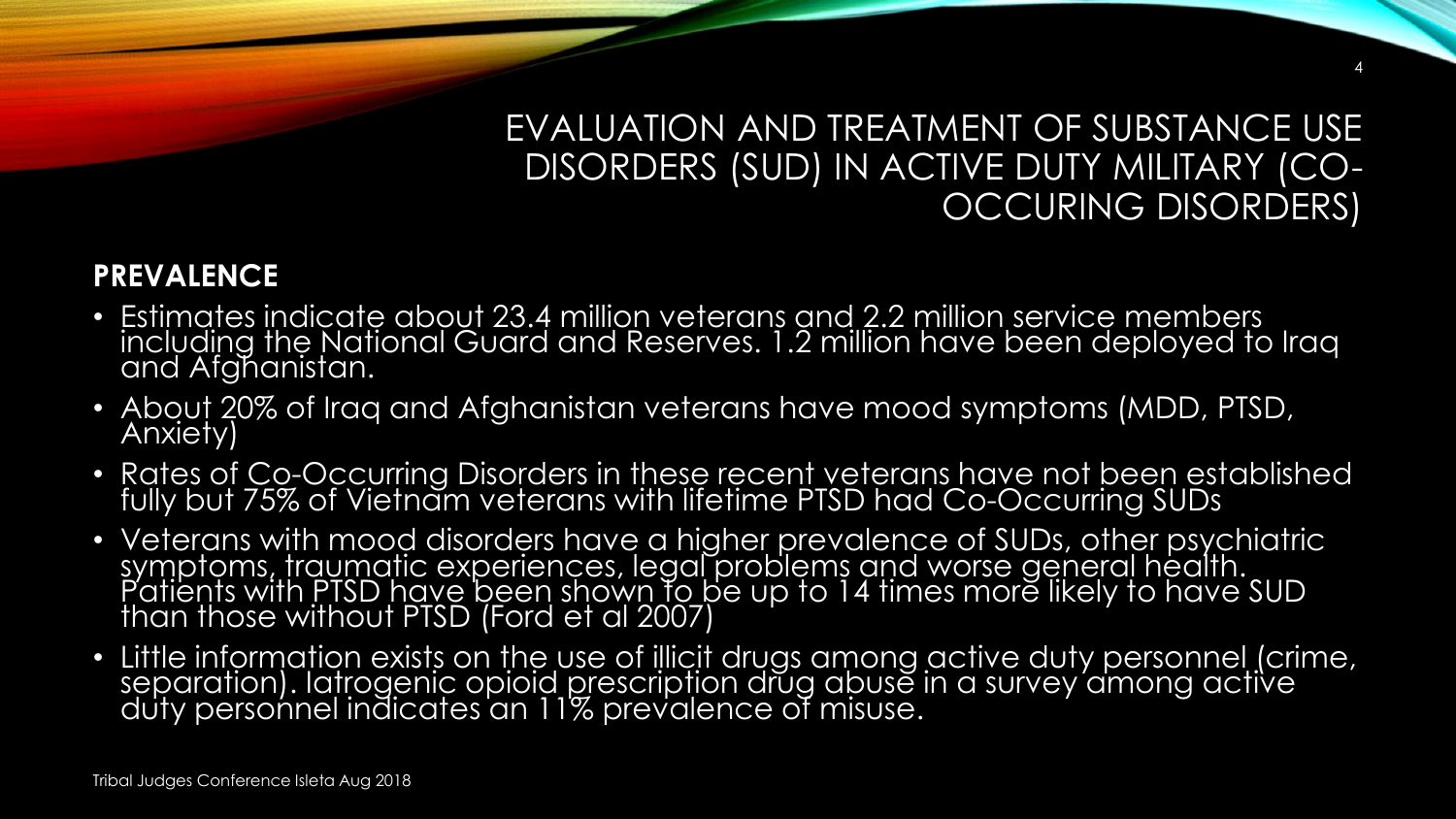### EVALUATION AND TREATMENT OF SUBSTANCE USE DISORDERS (SUD) IN ACTIVE DUTY MILITARY (CO-OCCURING DISORDERS)

5

### **AGE DISTRIBUTION OF PSYCHOLOGICAL STRESS**

- In the NSDUH data collected in 2004-6, 7% of veterans aged 18 years and older had experienced significant psychological stress in 1 year and 7.1 percent of these met criteria for SUD, 1.5% had Co-Occurring SUD and SPD.
- Those between 18-25 had higher rates of Co-Occurring Disorders than older veterans
- Family income of less than \$20,000 per year was a predictor for higher rates of Co-Occurring Disorders.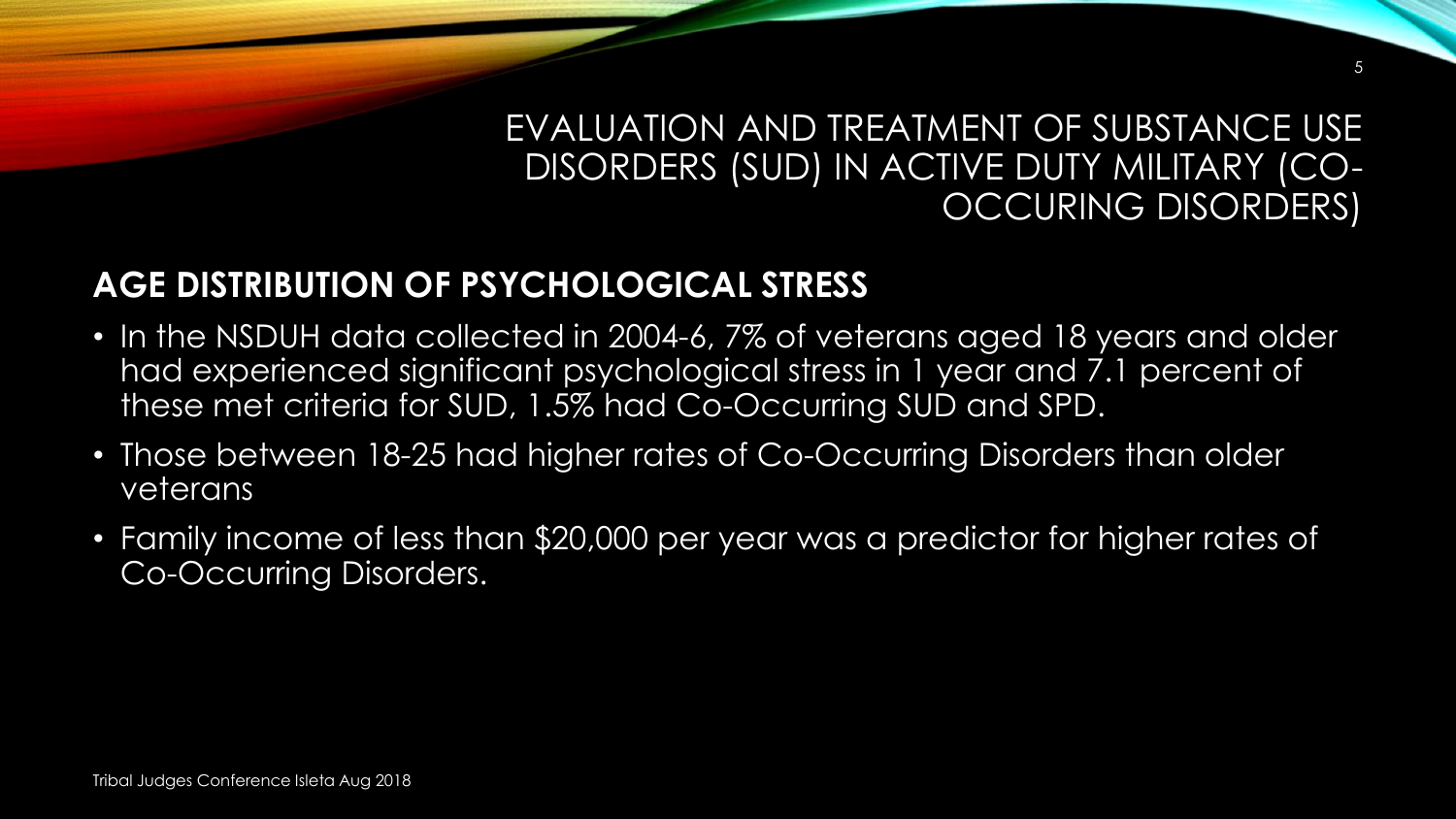## SUBSTANCE USE DISORDERS IN THE MILITARY

6

### **Preventive Programs**

- "That Guy": Alcohol Abuse Prevention Education
- Campaign
- Military Pathways
- Real Warriors Campaign
- Medical Encounters (Periodic Health Assessment)
- Military and Civilian Drug Testing program

### **Screening Services**

- Pre Deployment Health Assessment
- Post Deployment Health Assessment
- Post Deployment Health Reassessment Program
- Military Pathways
- Periodic Health Assessment
- Military and Civilian Drug Testing program

### **Diagnosis and Treatment Programs**

• TRICARE Network Providers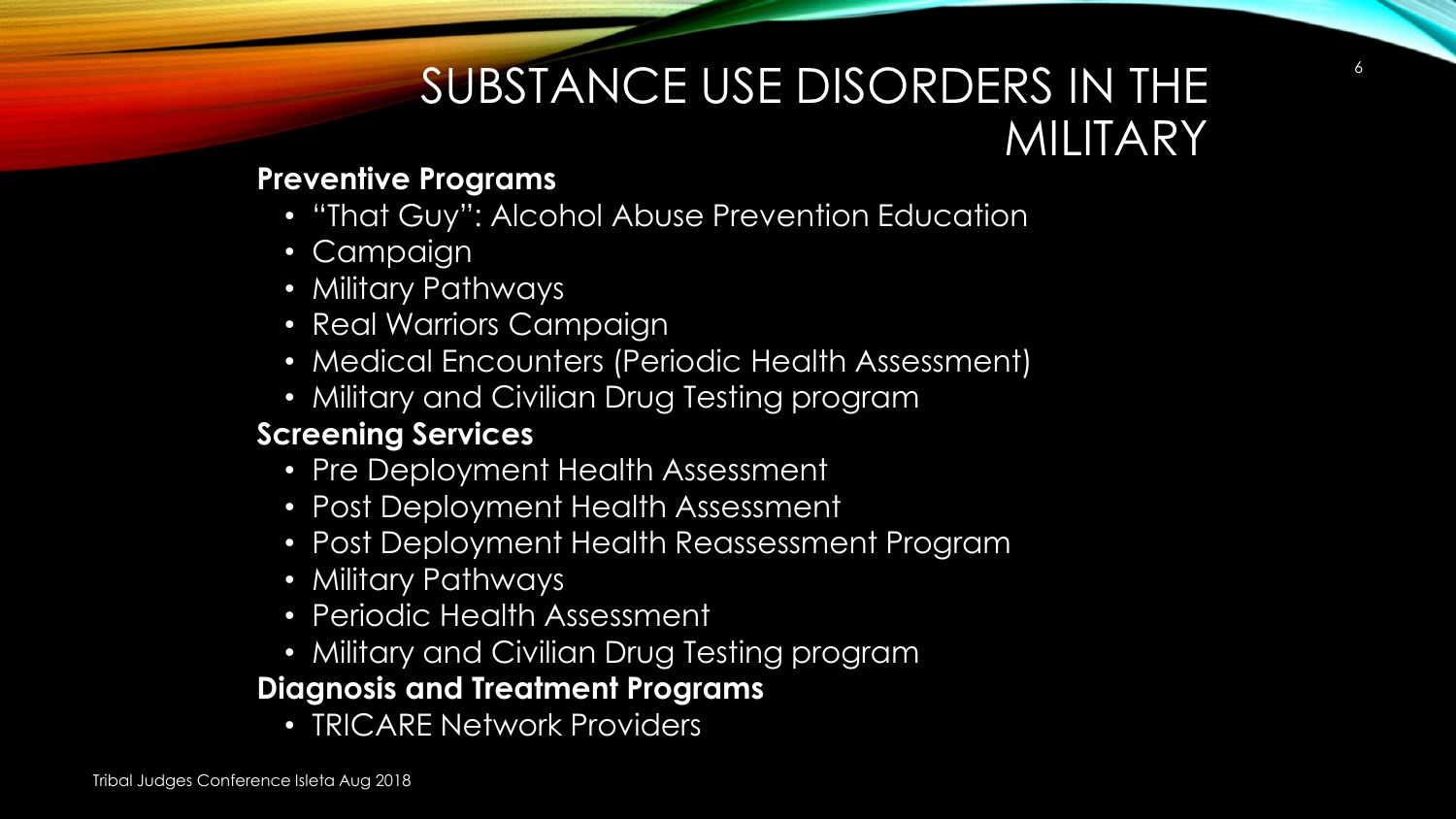### 1. NOTIFICATION

a. Command notification by healthcare providers will not be required for Service member self and medical referrals for mental health care or substance misuse education.

b. Healthcare providers shall notify the commander concerned when a Service member meets the criteria for one of the following mental health and/or substance misuse conditions or related circumstances:

(1) Harm to Self..

(2) Harm to Others. The provider believes there is a serious risk of harm to others either as a result of the condition itself or medical treatment of the condition.

(3) Harm to Mission

(4) Special Personnel.

(6) Acute Medical Conditions Interfering With Duty. The Service member is experiencing an acute mental health condition or is engaged in an acute medical treatment regimen that impairs the Service member's ability to perform assigned duties.

(7) Substance Abuse Treatment Program.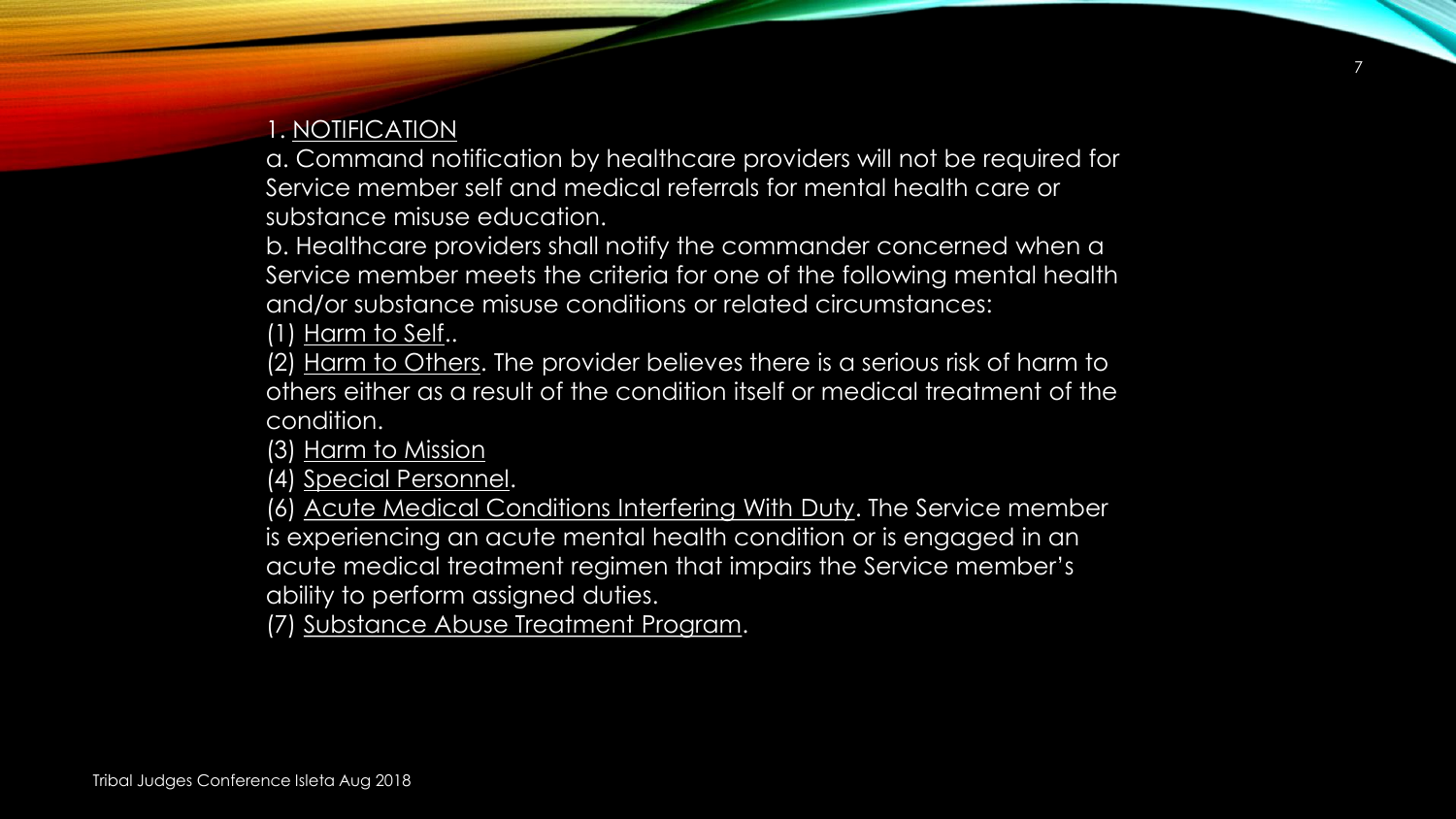(8) Command-Directed Mental Health Evaluation. The mental health services are obtained as a result of a command-directed mental health evaluation consistent with DoD Directive 6490.1 (9) Other Special Circumstances. The notification is based on other special circumstances in which proper execution of the military mission outweighs the interests served by avoiding notification, as determined on a case-by-case basis by a health care provider. (1) The diagnosis; a description of the treatment prescribed or planned; impact on duty or mission; recommended duty restrictions; the prognosis; any applicable duty limitations; and implications for the safety of self or others.

(2) Ways the command can support or assist the Service member's treatment.

d. Healthcare providers shall maintain records of disclosure of protected health information .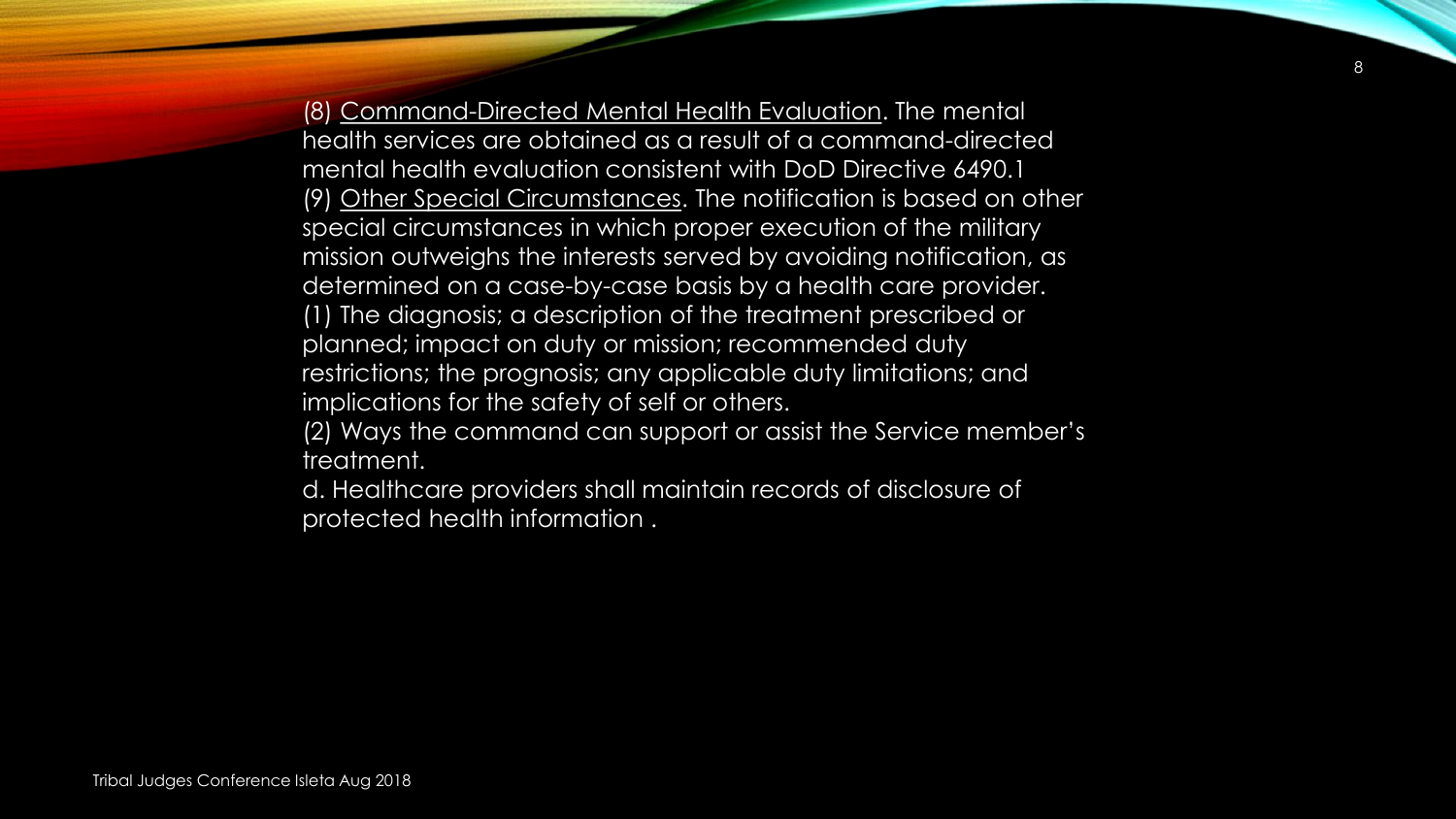COMMANDER DESIGNATION. Notification to the commander concerned pursuant to this Instruction shall be to the commander personally or to another person specifically designated in writing by the commander for this purpose.

3. COMMANDERS. Commanders shall protect the privacy of information provided pursuant to this Instruction and DoD Directive 5400.11 (Reference (j)) as they should with any other health information. Information provided shall be restricted to personnel with a specific need to know; that is, access to the information must be necessary for the conduct of official duties. Such personnel shall also be accountable for protecting the information. Commanders must also reduce stigma through positive regard for those who seek mental health assistance to restore and maintain their mission readiness, just as they would view someone seeking treatment for any other medical issue.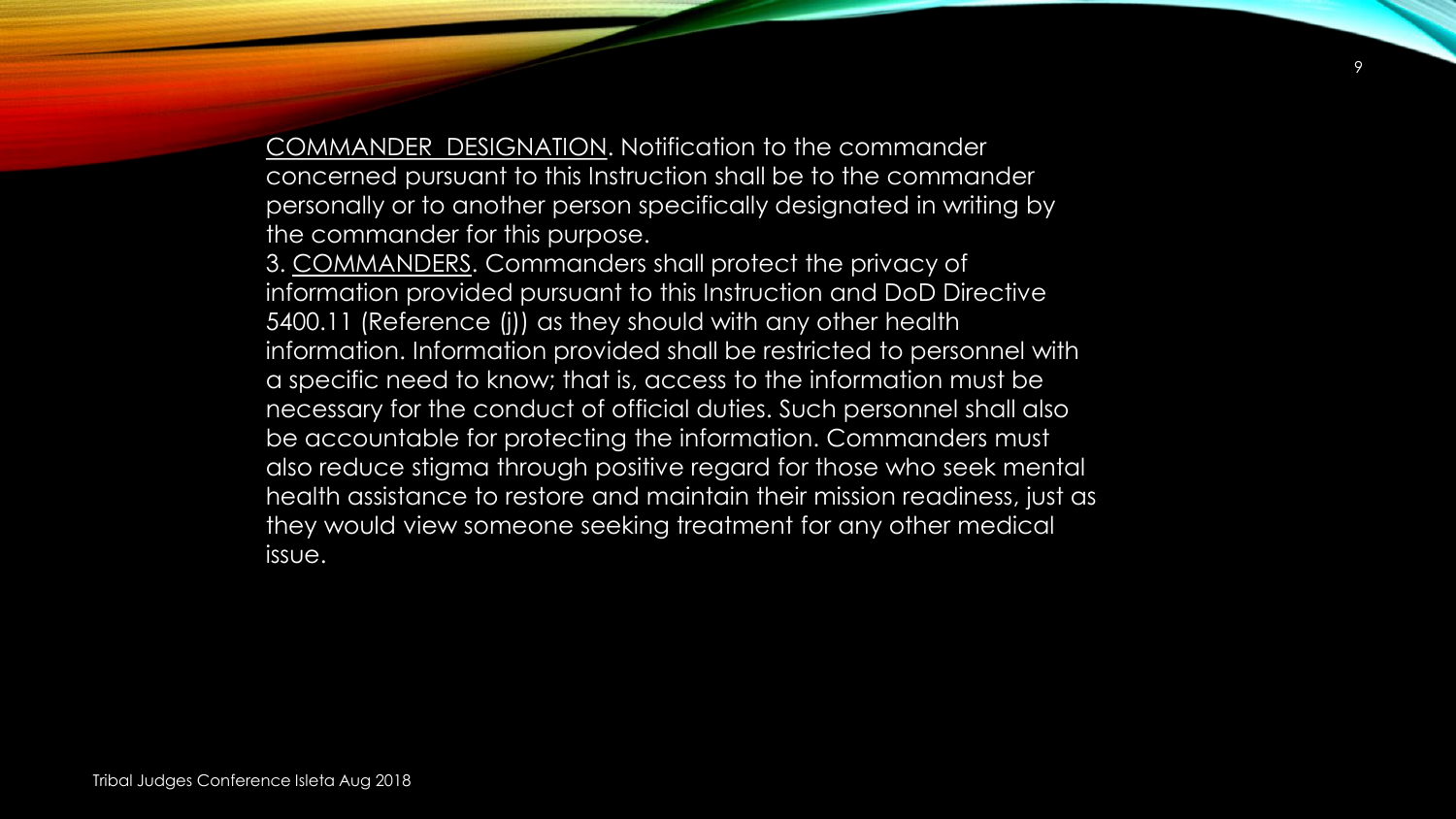## SUBSTANCE USE DISORDERS IN THE MILITARY

### **Availability of Care**

#### **Prevention Services:**

- Range from targeting high-risk personnel to ensuring that medical encounters include SUD screenings.
- Programs that address the primary, secondary, and tertiary levels of prevention.

#### **Screening Services:**

- Screening for alcohol and drug abuse available to all beneficiaries.
- Random drug testing during medical evaluation and through DoD drug surveillance labs.
- Beneficiaries may access other conduits to care including Military OneSource and Military Pathways for increased privacy and self-awareness.
- The post-deployment health assessments identify personnel with SUDs (PDHA).

#### **Diagnosis and Treatment Services:**

- All beneficiaries have access to diagnostic and treatment services for SUDs.
- Difficulty in obtaining direct care in remote locations, deployed settings and outside the continental US (OCONUS).
- Much of the direct care resources are utilized by Active Duty personnel. Family members and retirees generally seek private providers paid for by TRICARE.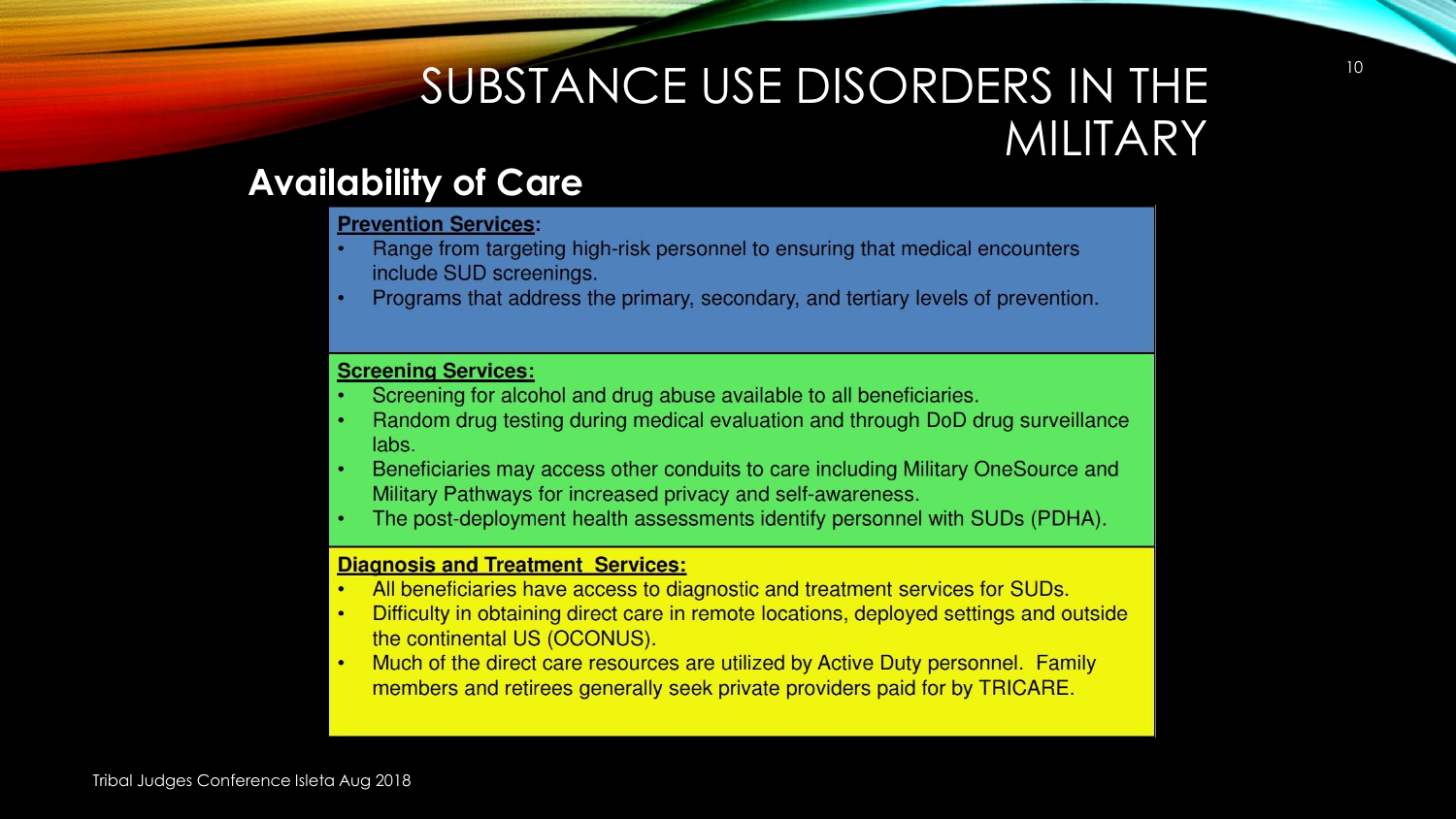## SUBSTANCE USE DISORDERS IN THE MILITARY

### **Access to Care**

#### **Prevention Services:**

- Access is broadly available to all beneficiaries in both the direct care system and the **TRICARE** network.
- Retirees and family members are more likely to be referred to the TRICARE network.

#### **Screening Services:**

- Broadly available to all beneficiaries.
- DoD and the Service components are working to assign additional behavioral health professionals to primary care settings in MTFs to screen and evaluate patients with possible SUDS that may otherwise be sent out to the TRICARE network.

#### **Diagnosis and Treatment Services:**

- Treatment is the most restricted service in the direct care system.
- Outpatient clinical services are available across the Services for ADSMs.
- Family members and retirees are almost always referred to the TRICARE network.
- Residential and inpatient services are available in the direct care system but not on all  $\bullet$ military installations.
- Specialized SUD care may be available and accessible in limited locations (there are some overseas programs specializing in adolescent services).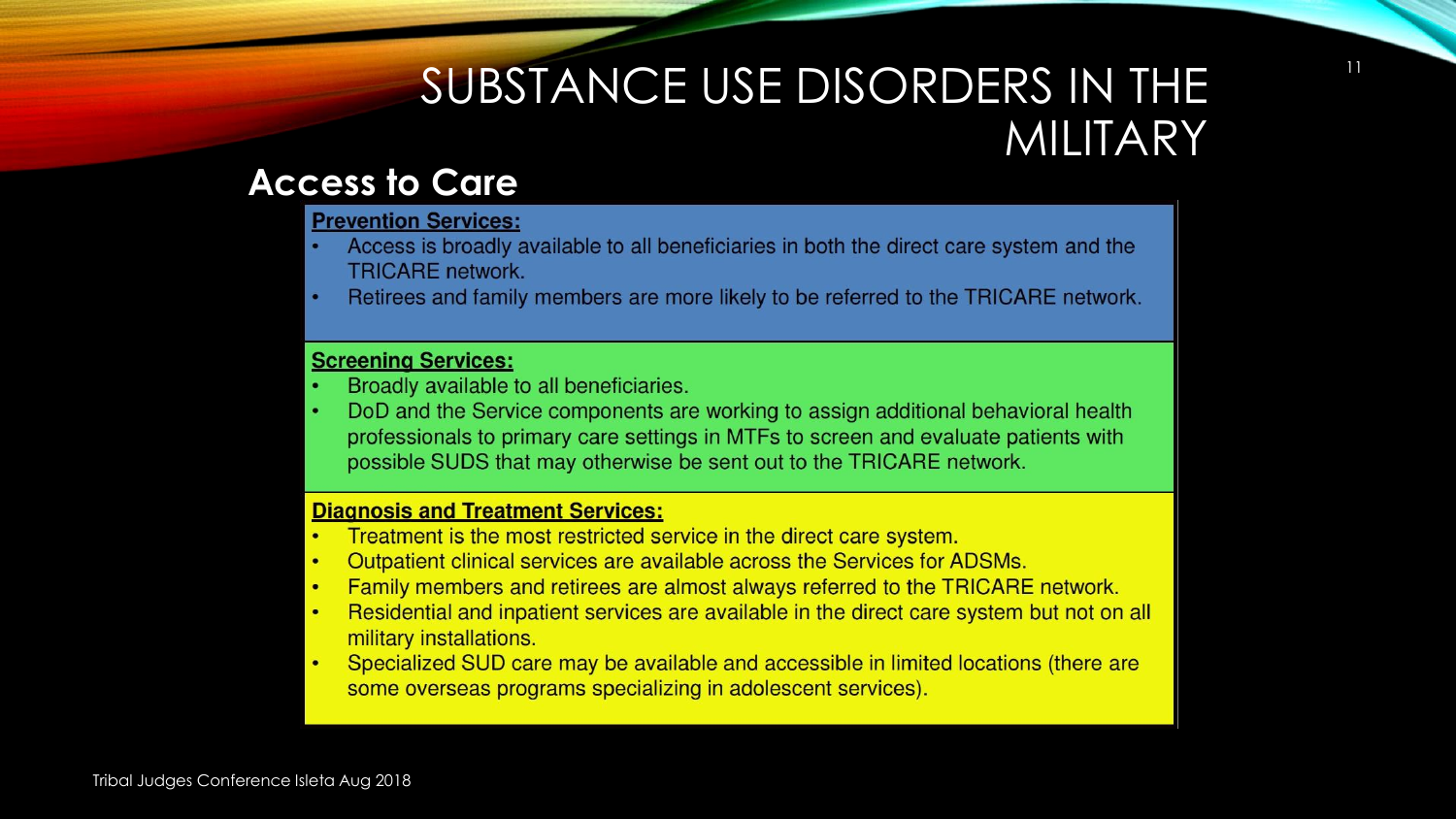

- Post Deployment Evaluation
- Pre-event Assessment
- Post-event Assessment
- Routine Screening
- Precipitants and Ongoing Care Screening
- Child care responsibilities and changes in Family events
- Substance Use Events
- Relationship Issues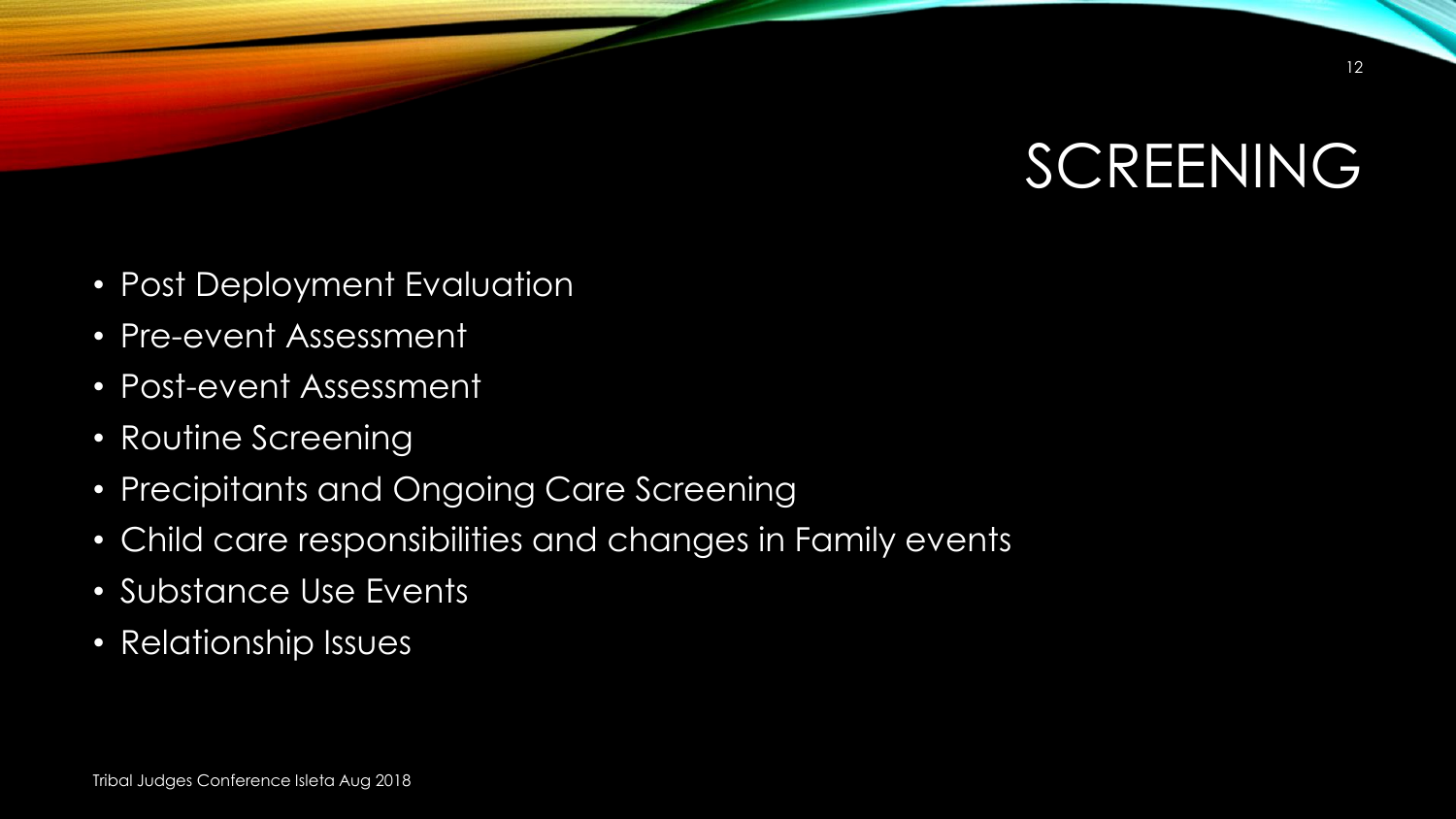

A Treatment Maunal for PTSD and Substance Abuse.

## SEEKING SAFETY LISA NAJAVITS PHD

[WWW.SEEKINGSAFETY.ORG](http://www.seekingsafety.org/)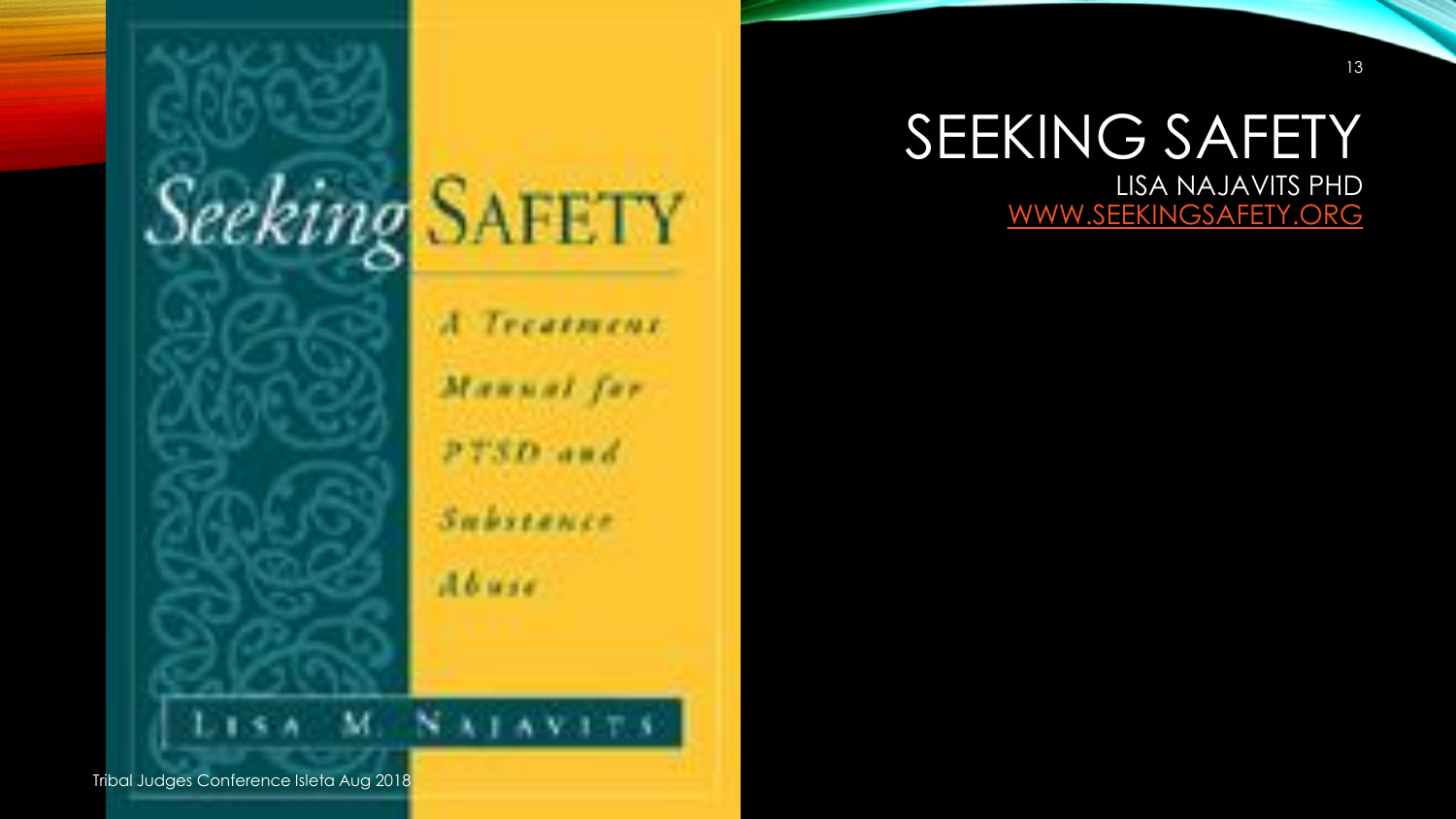**Response** • **The Graphic Narrative** • **The Externalized Dialogue** • **Guided Imagery** •**How does the ITR approach work?** •**Medications**

• **The Instinctual Trauma** 

GRAPHIC NARATIVE LINDA GANTT PHD LOUIS TINNIN MD (DEC)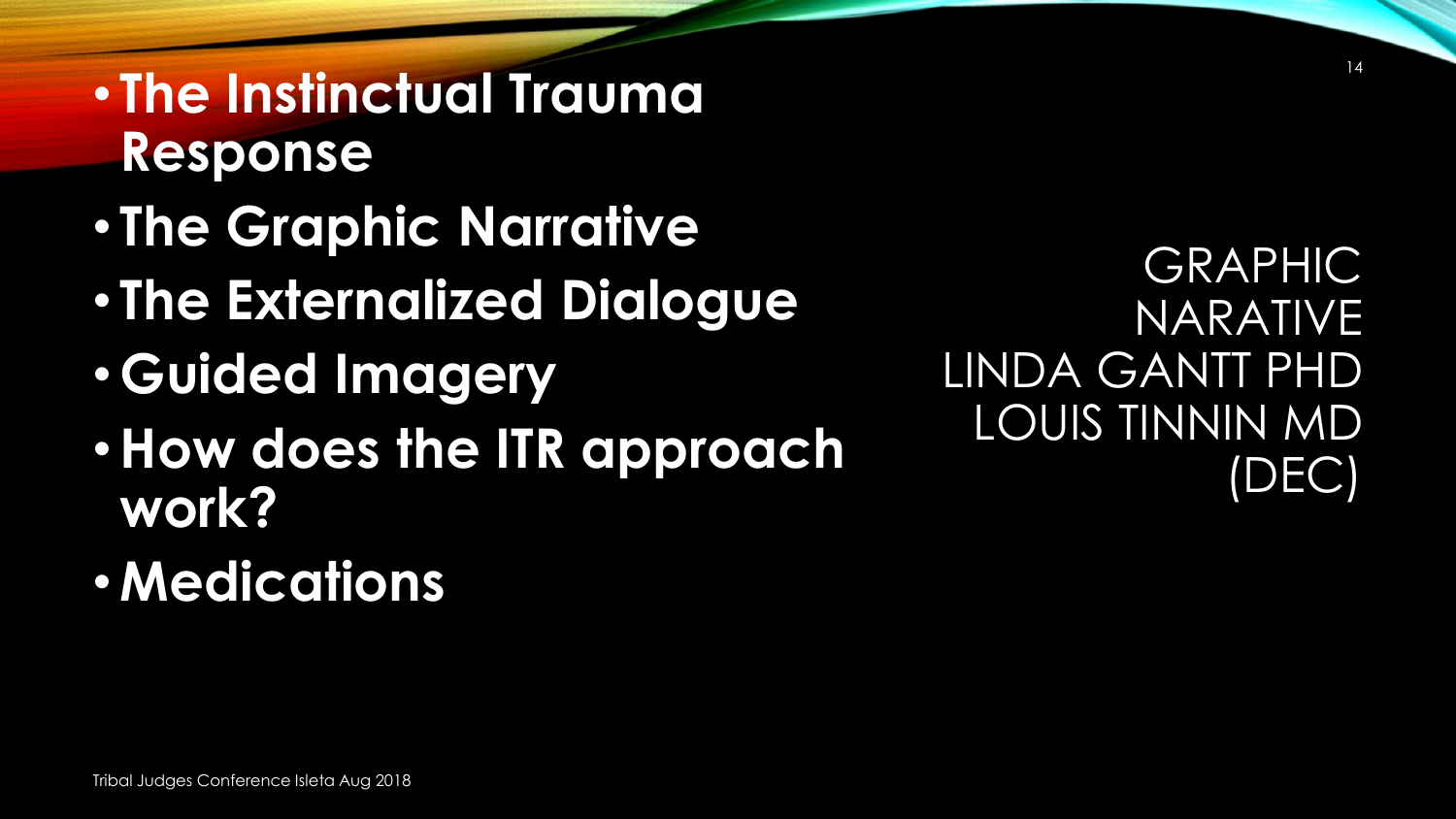## CASE STUDY 1

- 34 yr old married SW Native woman presents with agitation and depression. She recently found her 15 yr old daughter was involved with a 17 yr old male neighbor. She experienced feelings of being overwhelmed and profound sadness. After an argument the teenager ran away from home. Child is now safe at home but patient asked for counseling help.
- Pt has a 50% rating for PTSD from combat and MST. She was deployed in 2008 for 12 months as a 88M (truck driver). Rank E-6 Staff SGT.
- Agitation and feelings of inadequacy. Hypersensitive to criticism and hypervigilant. Normal psychomotor speed. No SI or HI. Insight and judgment poor. Thought process linear but at times illogical. Wants to engage in treatment. Pt is close to her cultural beliefs and practices.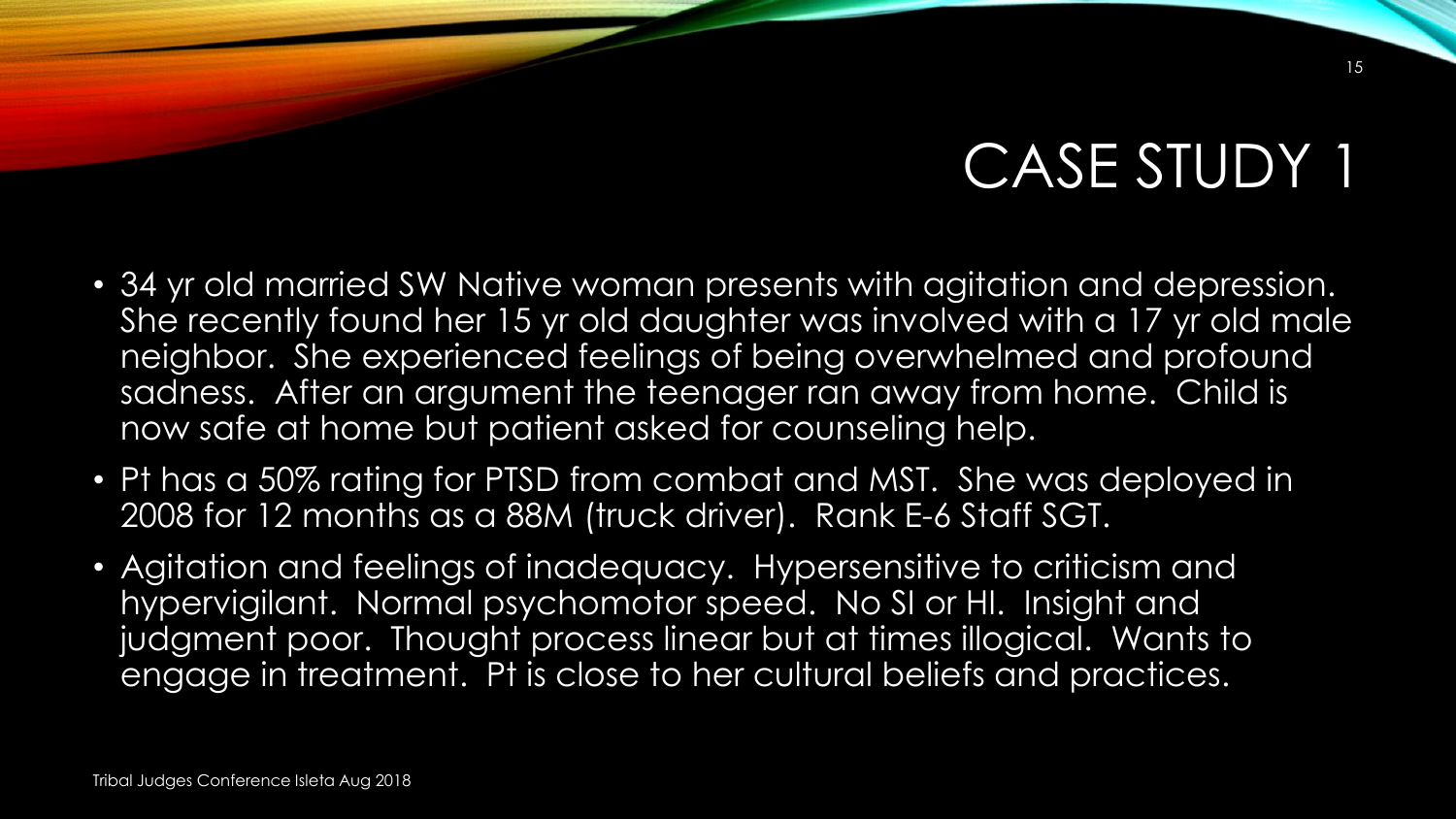## CASE STUDY 2

- 23 yr old Northern Plains American Indian presents for evaluation of alcohol use disorder with a recent DUI. Pt was discharged from the US Army OTH for an alcohol related event while on duty. Pt was incarcerated recently for one day and released to family. Father is a decorated Viet Nam veteran and was upset about the arrest and brought her to the clinic for help. Pt is single, no children, unemployed and lives with parents.
- Pt joined the USMC age 19. She is a HS graduate. Basic at Camp Pendleton, trained with Navy Corpsmen and deployed as such. Pt deployed to Afghanistan in 2011 for 6 months. Significant combat casualty exposure with helicopter transports and hospital work. Pt returned to Camp Lejuene and was found to be intoxicated one morning when she reported to work. Pt denied MST but was emotional in her denial. Pt denies TIM beliefs.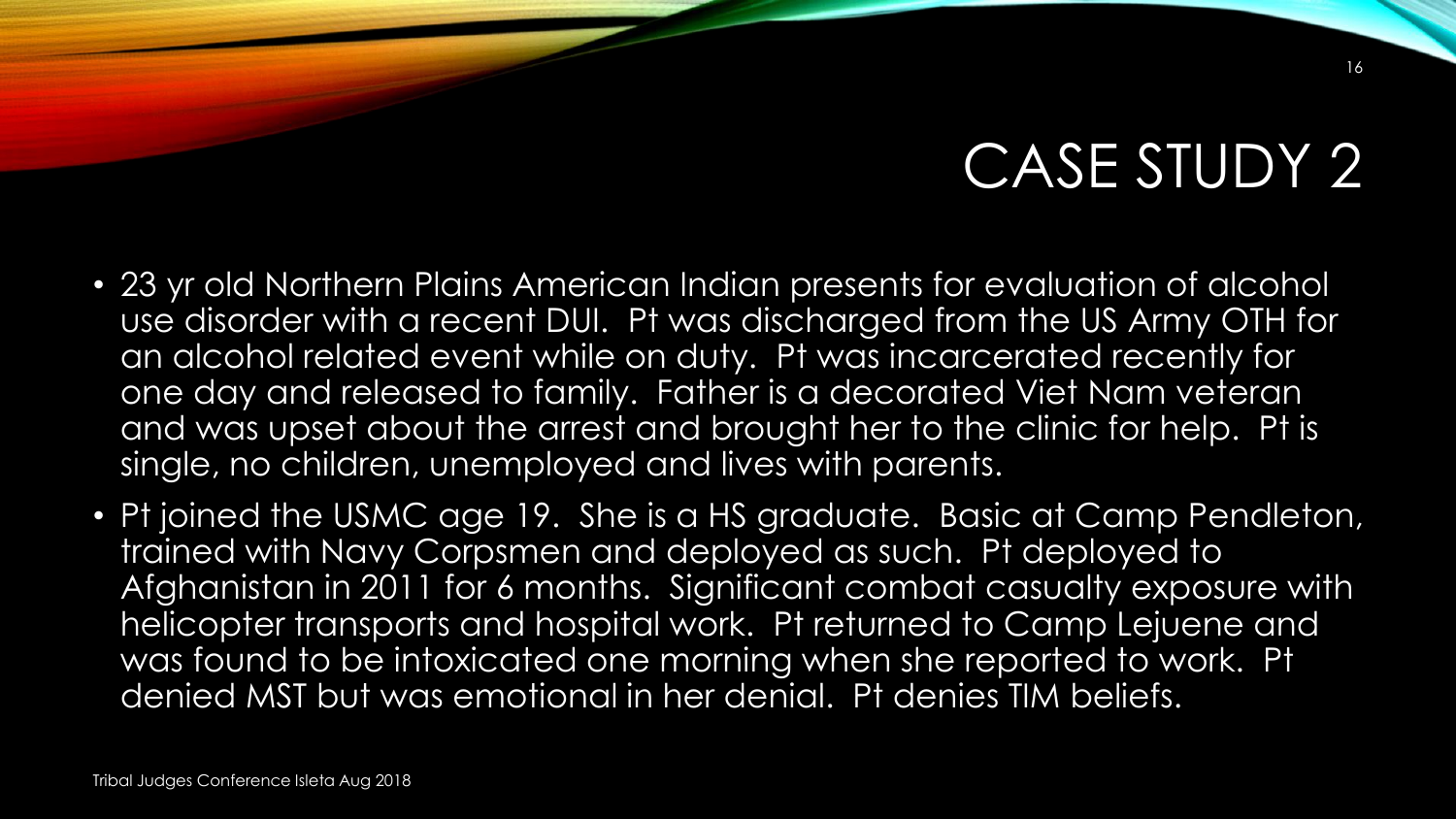## CASE STUDY 3

- 31 yr old SW American Indian male presents for evaluation of alcohol use disorder with a recent suicide attempt. Pt was a squad leader that incurred heavy fire and casualties in OEF. Pt is single, no children, unemployed and lives with parents.
- Pt joined the USA age 20. He is a HS graduate. Basic at Fort Jackson, trained with 82<sup>nd</sup> Airborne and deployed as such. Pt deployed to Afghanistan in 2011 for 12 months. Significant combat casualty exposure as an E-5. Pt returned to Fort Bragg and was found to be intoxicated one morning when he was on base. Pt was raised with TIM but no ceremonies were available on base.